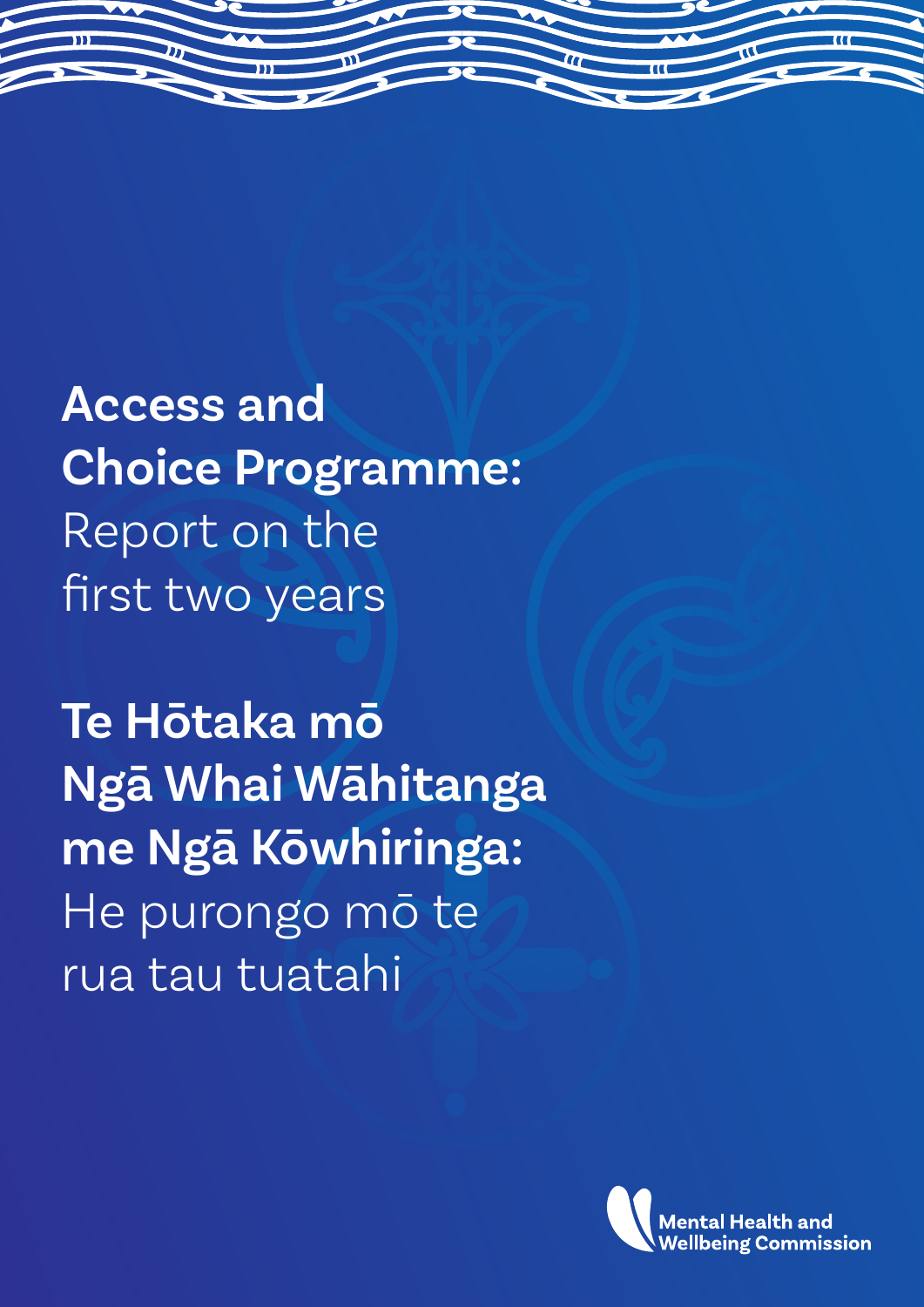# Overall summary

This report provides an update on how the implementation of 'Expanding Access and Choice of Primary Mental Health and Addiction Support' (the Access and Choice programme) is going – it covers the first two years of the five-year programme, up to 30 June 2021.

The report answers the question of how the Access and Choice programme is performing compared with what the programme intended to deliver by 30 June 2021, including whether it has increased people's access to, and choice of, primary mental health and addiction services.

The Access and Choice programme was developed in response to He Ara Oranga: Report of the Government Inquiry into Mental Health and Addiction (He Ara Oranga),<sup>1</sup> which found there was an urgent need to provide better access to, and more choice in, services – particularly for people with mild to moderate, and moderate to severe, mental health and addiction needs (Government Inquiry into Mental Health and Addiction, 2018).

The 2019 Wellbeing Budget (Budget '19) invested \$664 million over five years to roll out the Access and Choice programme nationally. The Access and Choice programme set out to provide 325,000 people (6.5 per cent of the total population) with mild to moderate mental health and addiction needs with free and immediate support.

To do this, \$516.4 million is being invested to support four new national services, which are:

1. **Integrated Primary Mental Health and Addiction services (IPMHA services):** services provided in general practices

that are accessible to everyone enrolled in those practices.

2. **Kaupapa Māori services:** whānau-centred services delivered by Māori, for Māori.

3. **Pacific services:** Pacific-led services incorporating Pacific values, beliefs, languages, and models of care.

4. **Youth services:** flexible services delivered in spaces that are acceptable and accessible to young people.

Also included in the Budget '19 investment was \$99.7 million for workforce development, as well as \$48.2 million for system enablers, including engagement and collaborative design, IT infrastructure, evaluation, implementation support, and the Ministry of Health's (the Ministry) capacity and capability.

This report describes the services and initiatives invested in over the last two years. It also provides information and commentary about how well the programme has progressed compared with what was intended after two years.

Our conclusion is that the programme has put much-needed investment and services into primary and community care in line with many of the recommendations in He Ara Oranga.

[1 https://mentalhealth.inquiry.govt.nz/inquiry-report/he-ara-oranga/](https://mentalhealth.inquiry.govt.nz/inquiry-report/he-ara-oranga/)

2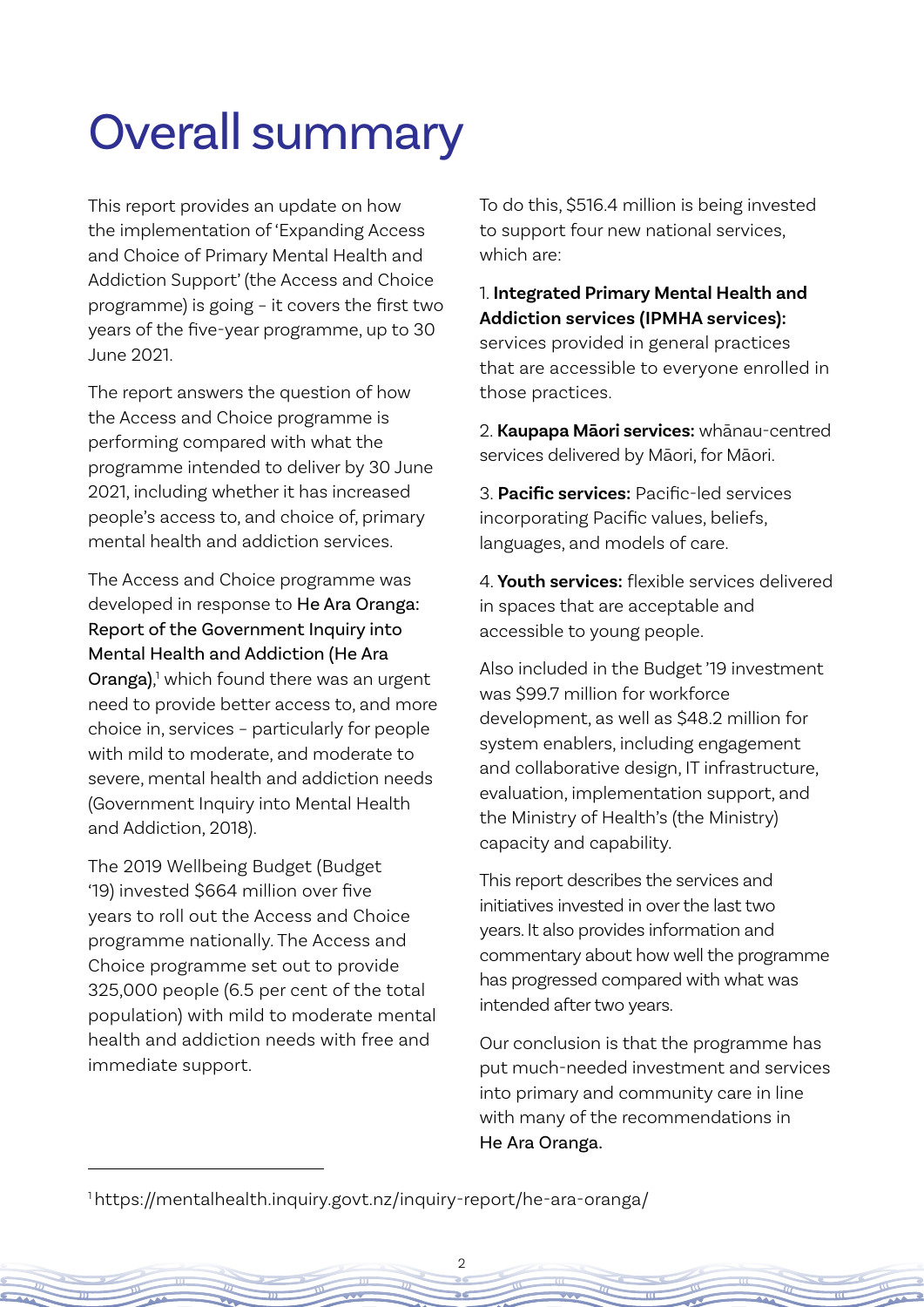A lack of detailed planning intentions for the programme has made it difficult to assess whether the implementation of specific services is on track. This has meant we have had to look at funding commitments relative to funding allocated (with the focus on the 2023 / 24 ongoing funding path), workforce recruitment, and uptake of services at an aggregate level to assess progress.

Data quality issues have limited our ability to understand if services are meeting the needs of people accessing care, or whether they are making a positive difference. The Ministry is working with the sector to improve information systems, which will allow more comprehensive reporting in the future.

Overall, the programme is on track in terms of population coverage and people seen at the end of June 2021. However, there have been delays with implementing the Kaupapa Māori, Pacific, and Youth services and we encourage the Government

to prioritise the ongoing rollout and development of these services.

Workforce recruitment and development has been a challenge for many services, particularly Kaupapa Māori and Pacific services.

We note that some of the actions to address the recommendations of He Ara Oranga are in the early stages of development. There needs to be further investment to fully address the recommendations relating to access and choice, and the broader recommendations of He Ara Oranga. This includes wellbeing promotion, growth in the peer support workforce, and more investment in community settings for people experiencing acute distress. It is also critical that future service design is undertaken in collaboration with communities, as called for in He Ara Oranga.



## **IPMHA services Kaupapa**

services provided in general practices that are accessible to everyone enrolled in those practices.



## **Māori services**

whānau-centred services delivered by Māori, for Māori.



Pacific-led services incorporating Pacific values, beliefs, languages, and models of care.



### **Pacific services Youth services**

flexible services delivered in spaces that are acceptable and accessible to young people.

3